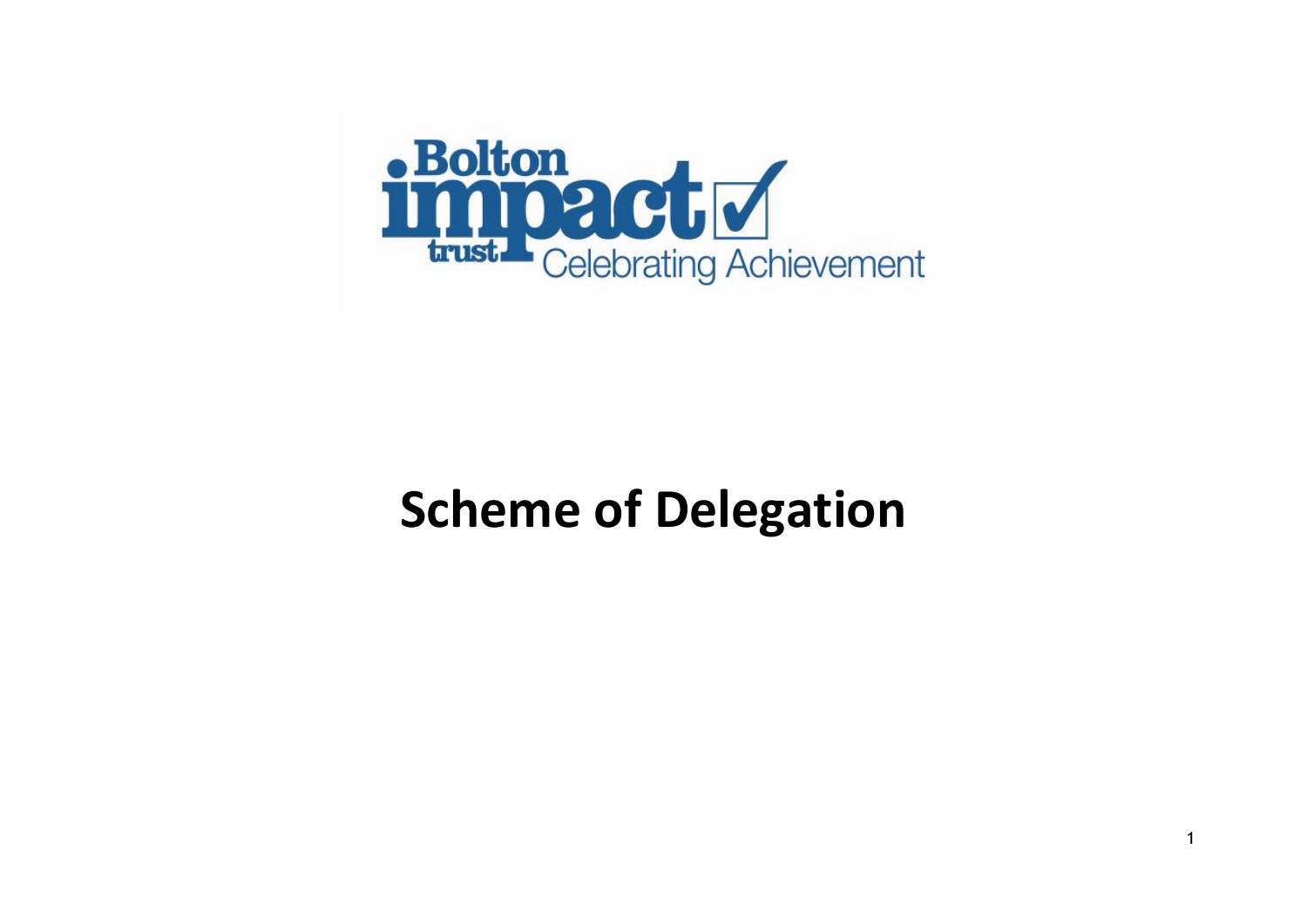| <b>STRATEGIC LEADERSHIP</b>                                                                                                                                                                              | <b>Trustees</b>                                            | <b>Exec Principal</b>                                                                         | <b>LGB</b>                                                                    | <b>Academy Lead</b>                               |
|----------------------------------------------------------------------------------------------------------------------------------------------------------------------------------------------------------|------------------------------------------------------------|-----------------------------------------------------------------------------------------------|-------------------------------------------------------------------------------|---------------------------------------------------|
| Set strategic objectives of the Trust & Academies                                                                                                                                                        | Determine - for the<br>Trust & Academies                   | Develop - in the<br>case of the<br>Academies in<br>consultation with<br>LGB & Academy<br>Lead | Recommend                                                                     | Consult - in the<br>case of their<br>Academy      |
| Deliver strategic objectives of the Trust & Academies                                                                                                                                                    | Review                                                     | Deliver                                                                                       | Review                                                                        | <b>Deliver</b>                                    |
| Scrutiny - review & challenge progress of the Trust against<br>its strategic objectives and KPIs                                                                                                         | Review - progress<br>of the Trust &<br>Academies           | Report<br>Review - reports<br>from the<br>LGBs/Academy<br>Leads                               | Review - progress<br>of the Academy<br>Report - progress<br>to the EP & Board | Report - progress<br>of the Academy to<br>the LGB |
| Compliance: Funding Agreement - comply with all<br>obligations including the Academies Financial Handbook                                                                                                | Review                                                     | Deliver                                                                                       | Comply                                                                        | Comply                                            |
| Compliance: Regulatory - with all regulations affecting the<br>Trust (including all charity law, company law, employment<br>law and health and safety                                                    | Review                                                     | Deliver<br>Report - to Board                                                                  | Review                                                                        | Deliver<br>Report - to LGB &<br>EP                |
| Compliance: Financial Oversight - ensuring that there are<br>appropriate financial controls so that there is regularity,<br>probity and value for money in relation to the management<br>of public funds | Determine -<br>policies to ensure<br>compliance<br>Review  | Deliver<br>Report - to Board                                                                  | Review                                                                        | Deliver<br>Report - to LGB &<br>EP                |
| Compliance - completing the register of business interests<br>and put in place a procedure to deal with any conflicts of<br>interest and connected party transactions                                    | Determine -<br>policies to ensure<br>compliance<br>Deliver |                                                                                               | Deliver                                                                       |                                                   |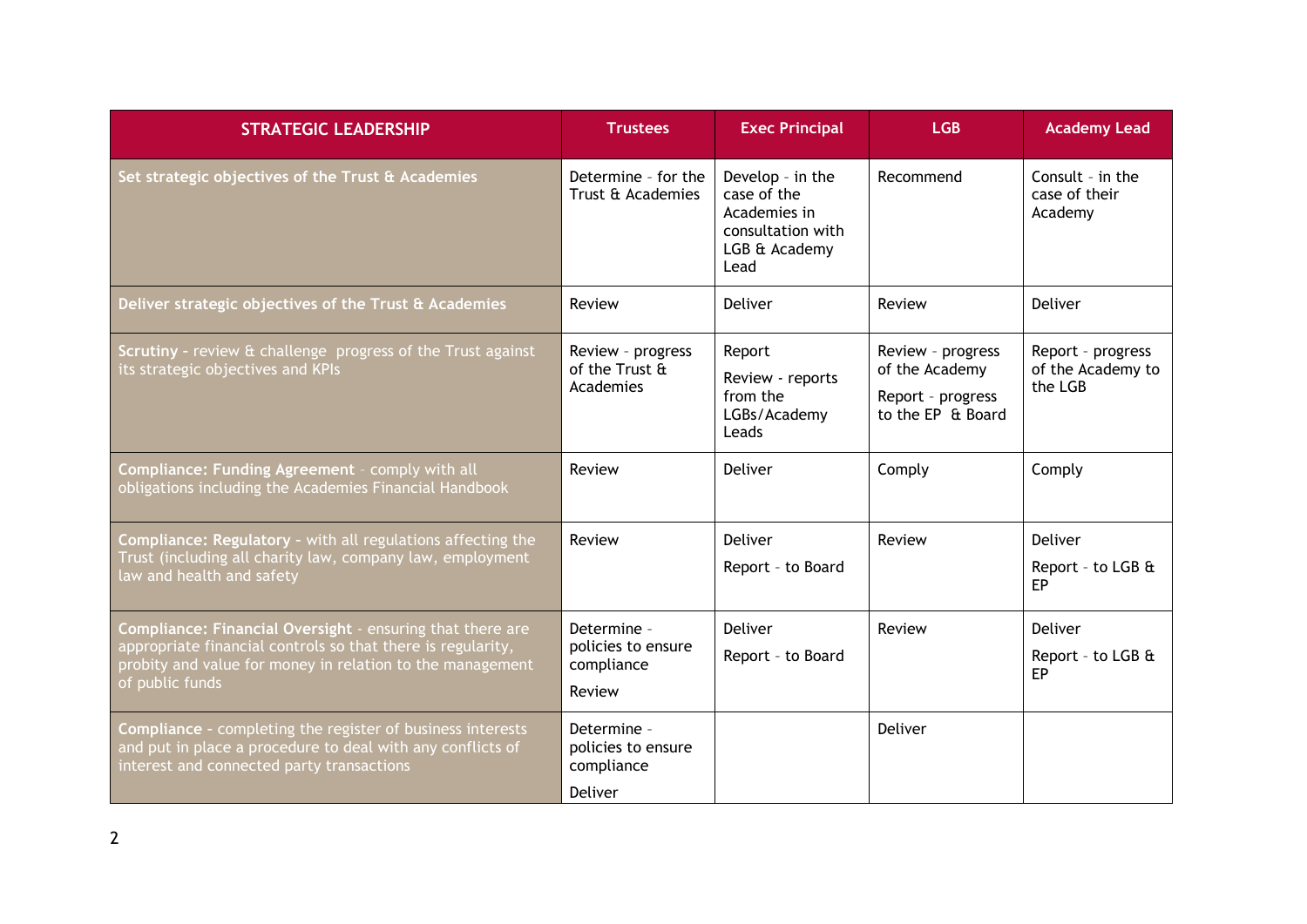| <b>STRATEGIC LEADERSHIP</b>                                                                                                                                                                                       | <b>Trustees</b>                                                                                                                                                                             | <b>Exec Principal</b>                                                                                                                                                                                                                                                 | <b>LGB</b>                                                                                                                         | <b>Academy Lead</b> |
|-------------------------------------------------------------------------------------------------------------------------------------------------------------------------------------------------------------------|---------------------------------------------------------------------------------------------------------------------------------------------------------------------------------------------|-----------------------------------------------------------------------------------------------------------------------------------------------------------------------------------------------------------------------------------------------------------------------|------------------------------------------------------------------------------------------------------------------------------------|---------------------|
| Appointments of Trustees and Governors - ensuring<br>processes in place for appointment of trustees (including<br>ensuring that the Trustees and Governors have the skills to<br>run the Trust and the Academies) | Determine -<br>policies and<br>criteria for the<br>selection of<br>Trustees and<br>Governors<br>Review - the<br>Board's own<br>performance<br>Review -<br>performance of the<br><b>LGBs</b> | Report - to the<br>Board on the<br>performance of the<br>LGB <sub>s</sub><br>Review - annually<br>the size, structure<br>and composition<br>and skill<br>Determines of LGBs<br>Recommend - if<br>appropriate<br>changes to the size<br>and composition of<br>the LGBs | Review -<br>procedures for the<br>election of staff<br>and parent<br>governors of the<br><b>LGB</b><br>Review - own<br>performance |                     |
| Appointment of the Finance Director and Audit Committee                                                                                                                                                           | Deliver - appoint<br><b>Finance Director</b><br>and (if necessary)<br>the Audit<br>Committee                                                                                                | Deliver - the<br><b>Finance Director</b><br>role                                                                                                                                                                                                                      |                                                                                                                                    |                     |
| <b>Appointment of Clerk - Board and LGBs</b>                                                                                                                                                                      | Deliver - appoint<br>the clerk to the<br>Board & LGBs                                                                                                                                       |                                                                                                                                                                                                                                                                       | Consult - in<br>connection with<br>the appointment of<br>the LGB clerk                                                             |                     |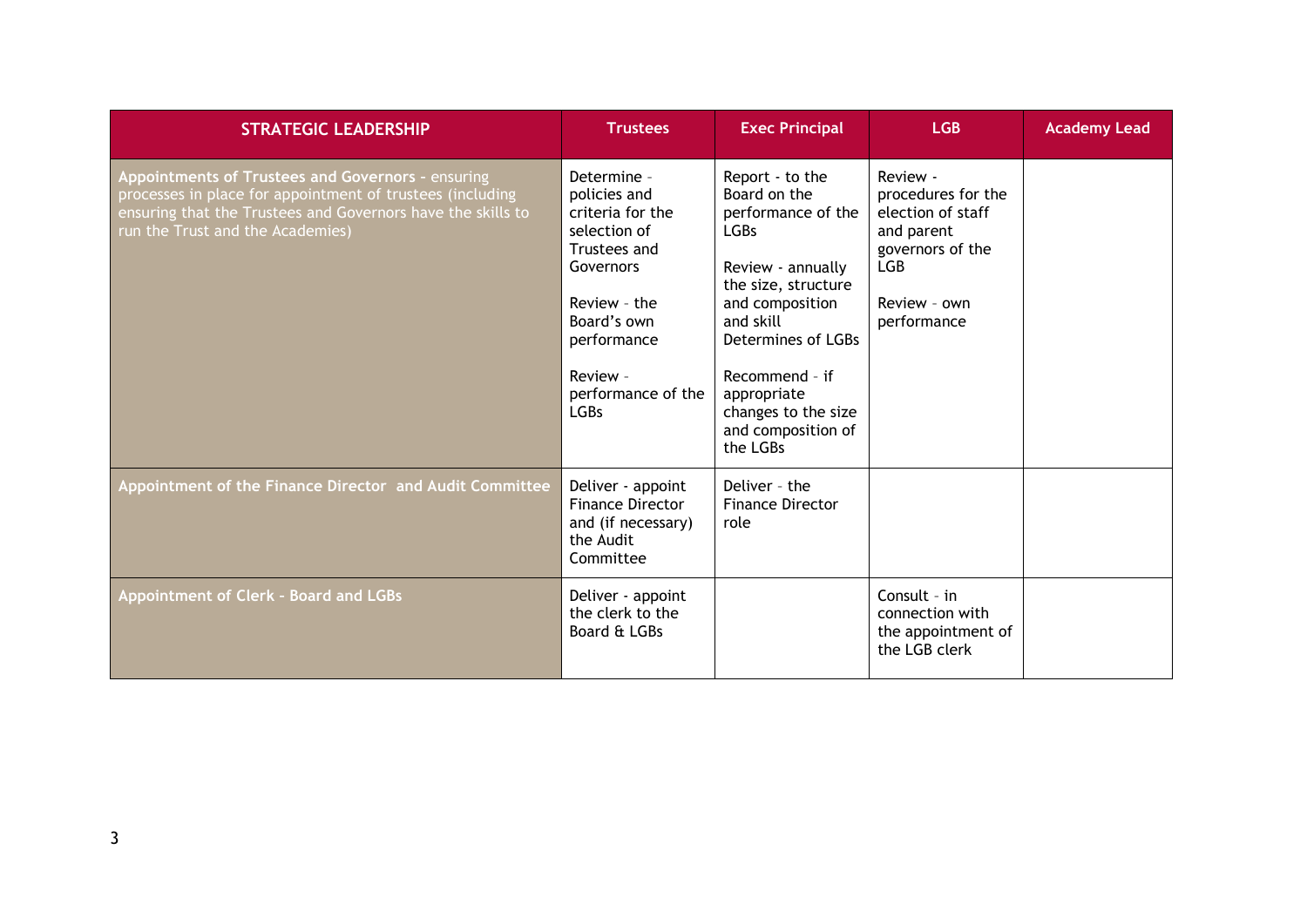| <b>STRATEGIC LEADERSHIP</b>                         | <b>Trustees</b>   | <b>Exec Principal</b>                                                                                                  | <b>LGB</b>                                                                            | <b>Academy Lead</b>                                                                                                                                  |
|-----------------------------------------------------|-------------------|------------------------------------------------------------------------------------------------------------------------|---------------------------------------------------------------------------------------|------------------------------------------------------------------------------------------------------------------------------------------------------|
| <b>Policies</b>                                     | Determine         | Deliver -<br>presenting polices<br>to the Board for<br>approval<br>Report - material<br>non-compliance to<br>the Board | Review - all<br>policies approved<br>by the Board and<br>Academy specific<br>policies | Deliver -<br>presenting<br>Academy specific<br>policies for<br>approval by the<br><b>LGB</b><br>Report - non-<br>compliance to the<br>LGB and the EP |
| Prepare terms of reference for LGB's and Committees | Deliver           | Develop                                                                                                                |                                                                                       |                                                                                                                                                      |
|                                                     | Review - annually |                                                                                                                        |                                                                                       |                                                                                                                                                      |
| Training programme for trustees and governors       | Deliver           | Develop                                                                                                                | Deliver                                                                               |                                                                                                                                                      |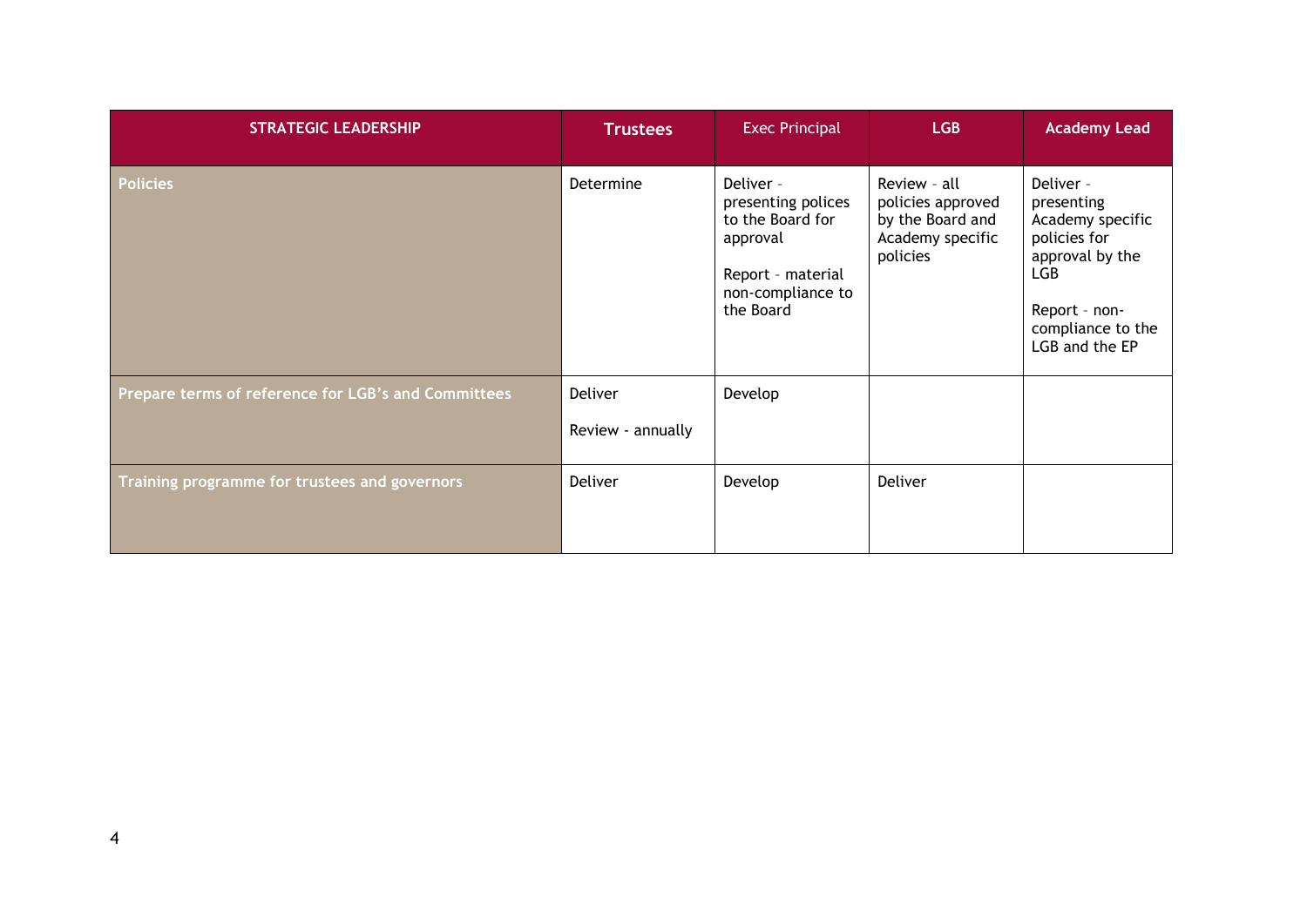| <b>STANDARDS</b>                                                                                   | <b>Trustees</b>                                                                                                                                                                             | <b>Exec Principal</b>                                                                                                                                             | <b>LGB</b>                                                                                                                                                                                            | <b>Academy Lead</b>                                                                                                      |
|----------------------------------------------------------------------------------------------------|---------------------------------------------------------------------------------------------------------------------------------------------------------------------------------------------|-------------------------------------------------------------------------------------------------------------------------------------------------------------------|-------------------------------------------------------------------------------------------------------------------------------------------------------------------------------------------------------|--------------------------------------------------------------------------------------------------------------------------|
| Academy Development Plan - for each Academy in line with<br>strategic aims of the Trust            | Determine - the<br>Trust wide<br>Development Plan<br>in consultation<br>with the<br>appropriate LGB                                                                                         | Deliver - drafting<br>and agreeing the<br>Trust wide<br>Development plan<br>and the Academies<br>Development Plans                                                | Recommend -<br>Academy<br>Development Plan<br>to the Board                                                                                                                                            | Work with the EP<br>in producing the<br>Academy<br>Development Plan<br>Review - the<br>Academy<br>Development Plan       |
| Key Performance Indicators - setting and reviewing the<br>performance of the Trust & the Academies | Determine - Trust<br>wide and Individual<br>Academy KPIs<br>Review -<br>performance<br>against KPIs<br>Deliver - holding<br>leadership to<br>account for<br>delivery against<br><b>KPIs</b> | Consult - with the<br>LGBs and propose<br><b>KPIs to the Board</b><br>Receive reports -<br>from the LBGs and<br>report<br>performance of the<br>LGBs against KPIs | Recommend -<br>targets for<br>performance of the<br>Academy to the EP<br>Review -<br>performance of the<br>Academy and<br>report to the EP<br>Monitor and advise<br>Trustees (standards<br>Committee) | Deliver -<br>performance of<br>the Academy<br>against KPIs<br>Report -<br>performance of<br>the Academy to<br><b>LGB</b> |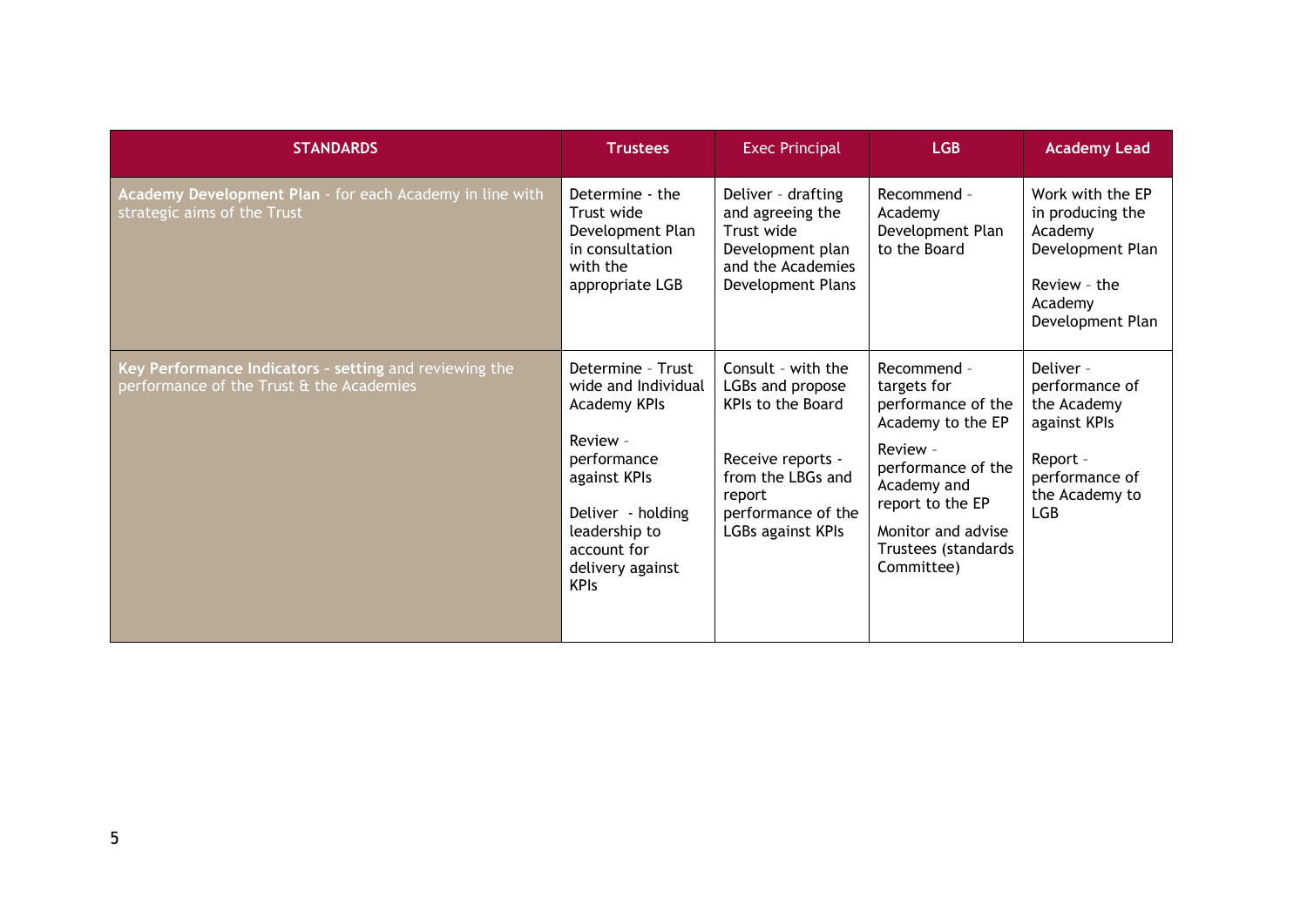| <b>STANDARDS</b>                                                                                                                                            | <b>Trustees</b>                                                | <b>Exec Principal</b>                                                                | <b>LGB</b>                                                              | <b>Academy Lead</b>                                                                            |
|-------------------------------------------------------------------------------------------------------------------------------------------------------------|----------------------------------------------------------------|--------------------------------------------------------------------------------------|-------------------------------------------------------------------------|------------------------------------------------------------------------------------------------|
| Quality of Teaching - ensuring appropriate levels of<br>support, challenge and intervention to deliver educational<br>outcomes                              | Review                                                         | Deliver -<br>supporting the<br>Academies and<br>intervening where<br>appropriate     | Review - at the<br>Academy                                              | Review -<br>management of<br>staff to ensure<br>teaching and<br>learning objectives<br>are met |
|                                                                                                                                                             |                                                                |                                                                                      |                                                                         | Report-strengths<br>and concerns in the<br>quality of teaching<br>to LGB                       |
| Curriculum - setting the curriculum for the Academies and<br>reviewing its effectiveness                                                                    | Determine -<br>curriculum and<br>standards                     | <b>Deliver</b><br>Recommend                                                          | Consult<br>Review                                                       | <b>Deliver</b>                                                                                 |
|                                                                                                                                                             | Review -<br>effectiveness of<br>the curriculum<br>across Trust |                                                                                      |                                                                         |                                                                                                |
| Pupil Premium - reviewing and challenging the value for<br>money of the Pupil Premium in terms of educational<br>outcomes and narrowing the achievement gap | Review                                                         | Report - to Board<br>effectiveness of<br>use of the Pupil<br>Premium across<br>Trust | Determine &<br>Review - how Pupil<br>Premium is spent<br>at the Academy | <b>Deliver</b><br>Report - on<br>effectiveness of<br>use of the Pupil<br>Premium               |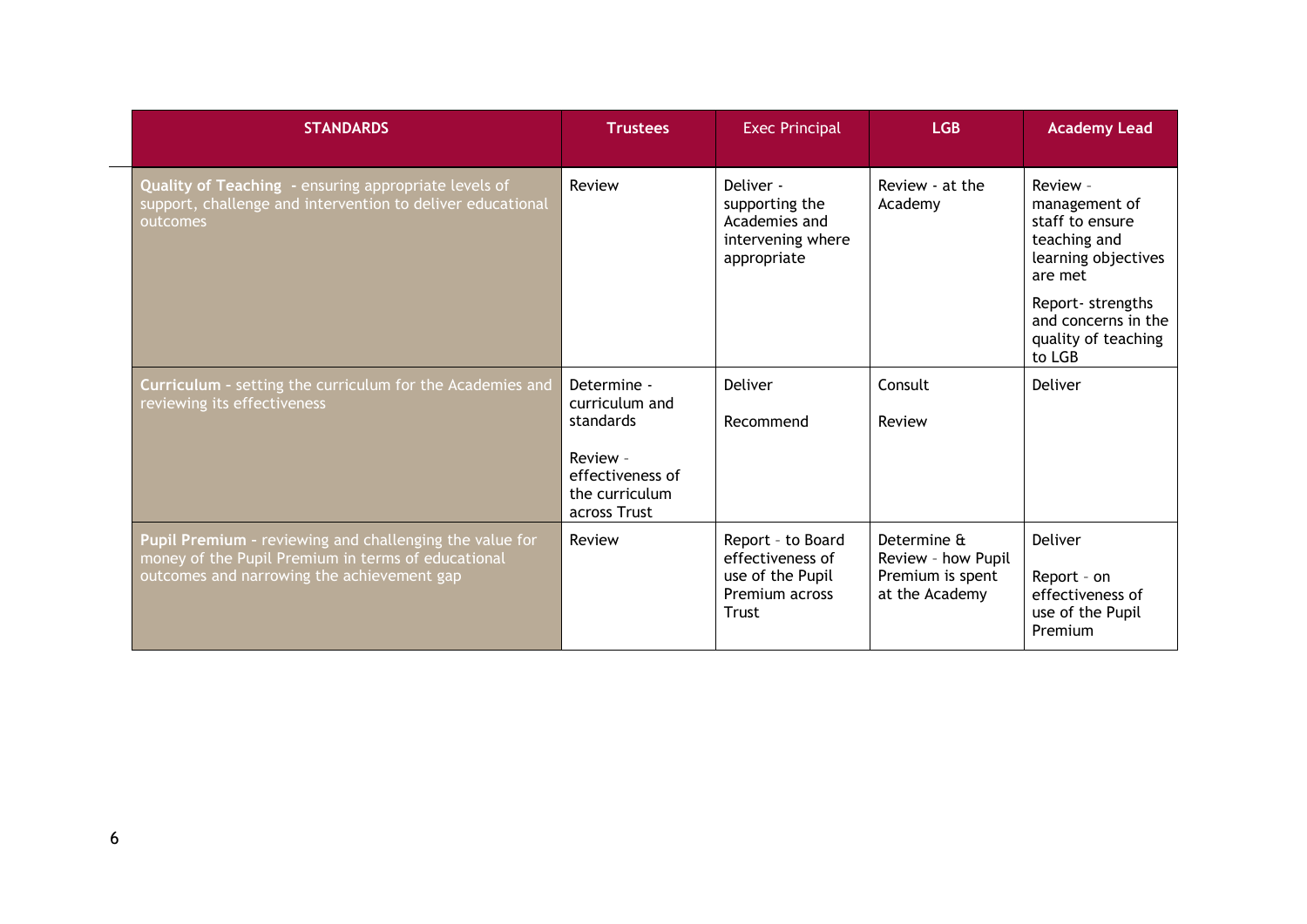| <b>STANDARDS</b>                                                                                            | <b>Trustees</b>                                    | <b>Exec Principal</b> | <b>LGB</b>                                                                                                   | <b>Academy Lead</b>                                                                                                                                                      |
|-------------------------------------------------------------------------------------------------------------|----------------------------------------------------|-----------------------|--------------------------------------------------------------------------------------------------------------|--------------------------------------------------------------------------------------------------------------------------------------------------------------------------|
| Set admissions policy                                                                                       | Deliver                                            | Develop               |                                                                                                              |                                                                                                                                                                          |
| <b>Admission decisions</b>                                                                                  |                                                    | Deliver               | Recommend                                                                                                    | Consult with EP                                                                                                                                                          |
| Collective worship arrangements for school without<br>religious character                                   |                                                    |                       | Review                                                                                                       | Deliver                                                                                                                                                                  |
| Student issues (including attendance, exclusions, punctuality<br>and disciplinary matters for each Academy) | Review                                             | Review delivery       | Receiving reports<br>from the Academy<br>Lead<br>Report any<br>material issues to<br>the Board and the<br>EP | Deliver - ensuring<br>student issues are<br>dealt with in<br>accordance with<br>Trust and<br><b>Academy Policies</b><br>Report - to the<br>LGB on any<br>material issues |
| Academy Hours - setting the opening and closing times for<br>the Academies                                  | Determine - in<br>consultation with<br><b>LGBs</b> |                       | Consult - with the<br>Board                                                                                  | Comply                                                                                                                                                                   |
| Term Dates and length of school day                                                                         | Determine - in<br>consultation with<br><b>LGBs</b> |                       | Consult - with the<br>Board                                                                                  | Comply                                                                                                                                                                   |
| School lunch - ensure provided to appropriate nutritional<br>standards                                      |                                                    |                       | Review                                                                                                       | Deliver                                                                                                                                                                  |
| Provision of free school meals to those meeting criteria                                                    |                                                    |                       | Review                                                                                                       | Deliver                                                                                                                                                                  |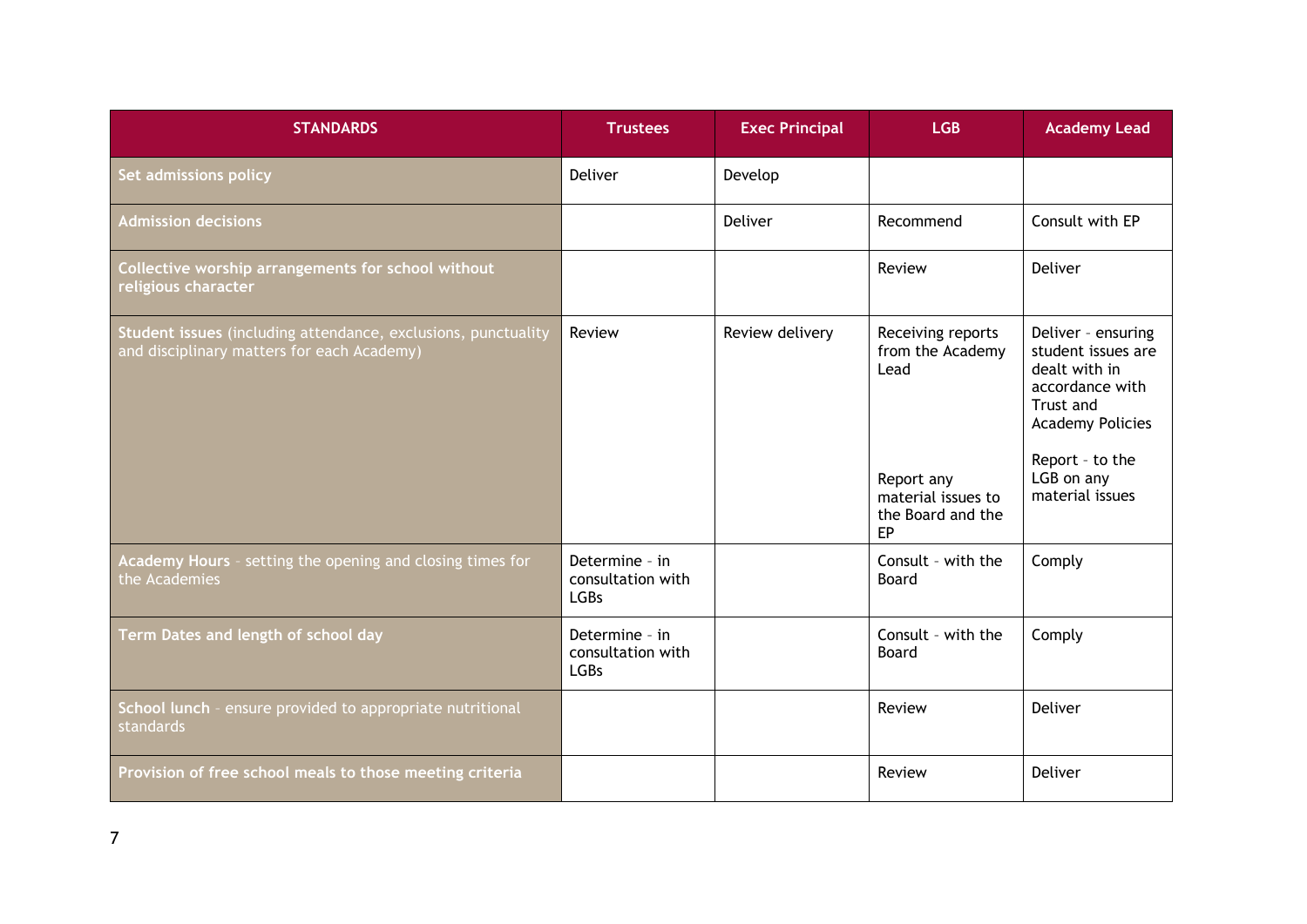| <b>FINANCE &amp; RESOURCES</b>                                                                                                                                                                                     | <b>Trustees</b>                                 | <b>Exec Principal</b>                                                                                                                              | <b>LGB</b>                                                                                                     | <b>Academy Lead</b> |
|--------------------------------------------------------------------------------------------------------------------------------------------------------------------------------------------------------------------|-------------------------------------------------|----------------------------------------------------------------------------------------------------------------------------------------------------|----------------------------------------------------------------------------------------------------------------|---------------------|
| Funding Model - agreeing a funding model across the Trust<br>and develop an individual funding model for the Academies)<br>so as to the secure the Trust's financial health in the short<br>term and the long term | Determine - in<br>consultation with<br>the LGBs | Recommend a<br>funding model to<br>the Board for<br>approval<br>Review                                                                             | Consult - with the<br>Board<br>Review -<br>compliance with<br>the overall financial<br>plan for the<br>Academy | Comply              |
| Trust Annual Budget - formulating and setting the Trust wide<br>budget                                                                                                                                             | Determine                                       | Deliver - on<br>preparation of<br>Trust budget and<br>present to the<br>Board for approval<br>Review -<br>submission of Trust<br>budget to the EFA |                                                                                                                |                     |
| Academy Annual Budgets - formulating and determining the<br>proportion of the overall budget to be delegated to each<br>Academy (including uses of contingency funds/ balances)                                    | Determine                                       | Deliver - on<br>preparation of<br>Academy budgets<br>in consultation<br>with the LGBs and<br>present to the<br>Board for approval<br>Review -      | Consult - with EP in<br>respect of the<br>Academy's<br>requirements<br>Comply                                  | Deliver<br>Comply   |
|                                                                                                                                                                                                                    |                                                 | submission of<br>Academy budgets<br>to the EFA                                                                                                     |                                                                                                                |                     |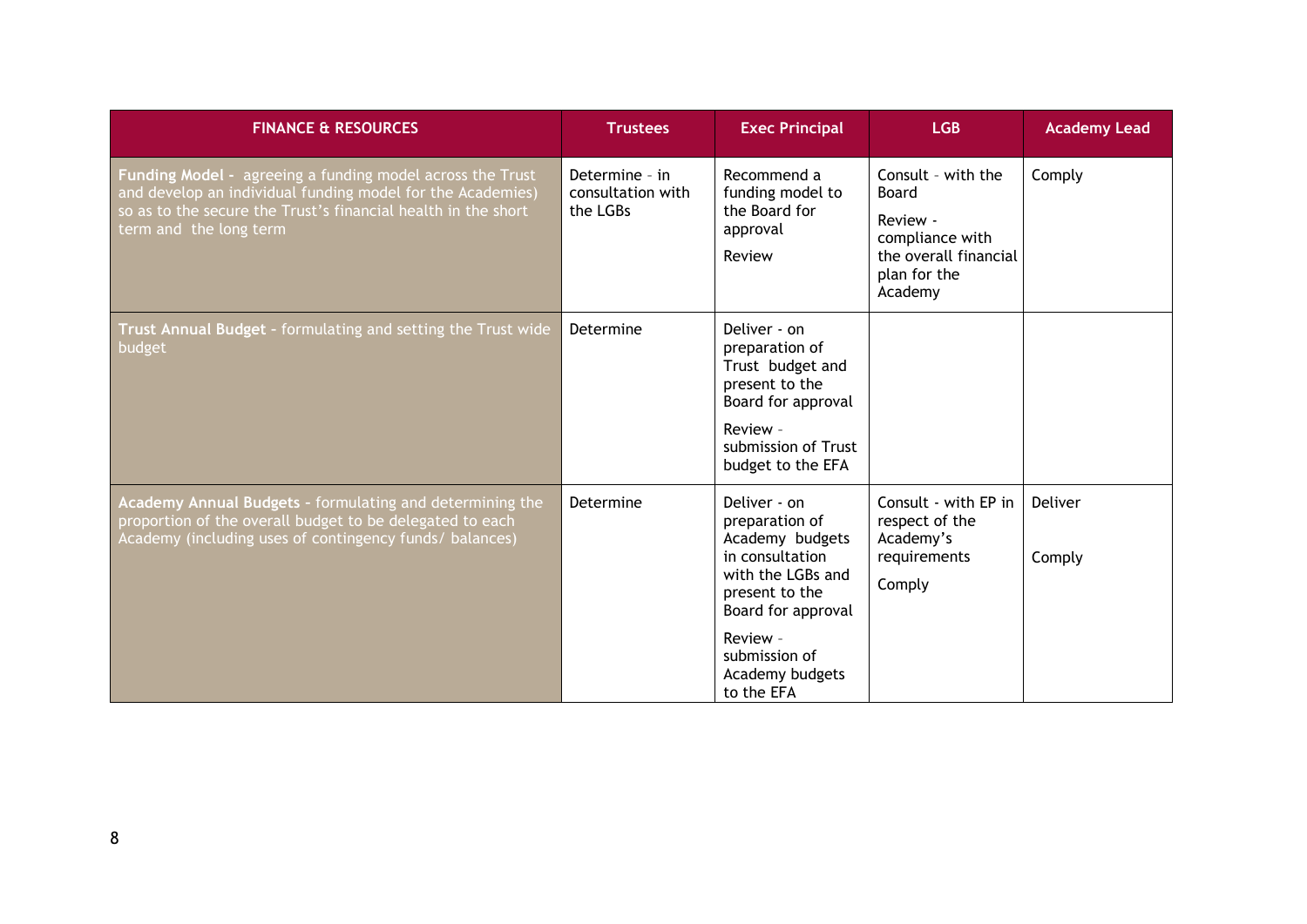| <b>FINANCE &amp; RESOURCES</b>                                                                                                                                      | <b>Trustees</b> | <b>Exec Principal</b>                                                                                                                                                                                                                    | <b>LGB</b>                                                                                                                   | <b>Academy Lead</b>                                                                                              |
|---------------------------------------------------------------------------------------------------------------------------------------------------------------------|-----------------|------------------------------------------------------------------------------------------------------------------------------------------------------------------------------------------------------------------------------------------|------------------------------------------------------------------------------------------------------------------------------|------------------------------------------------------------------------------------------------------------------|
| <b>Expenditure and ensuring delivery of Annual Budgets</b>                                                                                                          | Review          | Report - to the<br>board any material<br>issues with delivery<br>against the Annual<br>Budget by the<br><b>Academies</b><br>Receive reports -<br>on matters of<br>concern in<br>connection with<br>compliance with<br>the Annual Budgets | Review<br>Report - to the EP<br>any issues with<br>expenditure or<br>compliance with<br>the Annual Budgets<br>by the Academy | Report - to the<br>LGB any need for<br>any matters of<br>concern in respect<br>of the Academy's<br>annual budget |
| Reporting: financial reporting and KPIs                                                                                                                             | Determine       | <b>Deliver</b>                                                                                                                                                                                                                           | Review                                                                                                                       | Deliver                                                                                                          |
| Delegated Budgets and Finances - in the form of a scheme<br>of delegation of financial authority to the Academies (See the<br>Trust's competitive tendering policy) | Determine       | Deliver - on<br>recommending<br>financial limits to<br>the Board<br>Review -<br>effectiveness of<br>limits                                                                                                                               | Review Delivery-<br>Academy<br>Comply -<br>adherence to limits                                                               | Comply -<br>adherence to<br>limits                                                                               |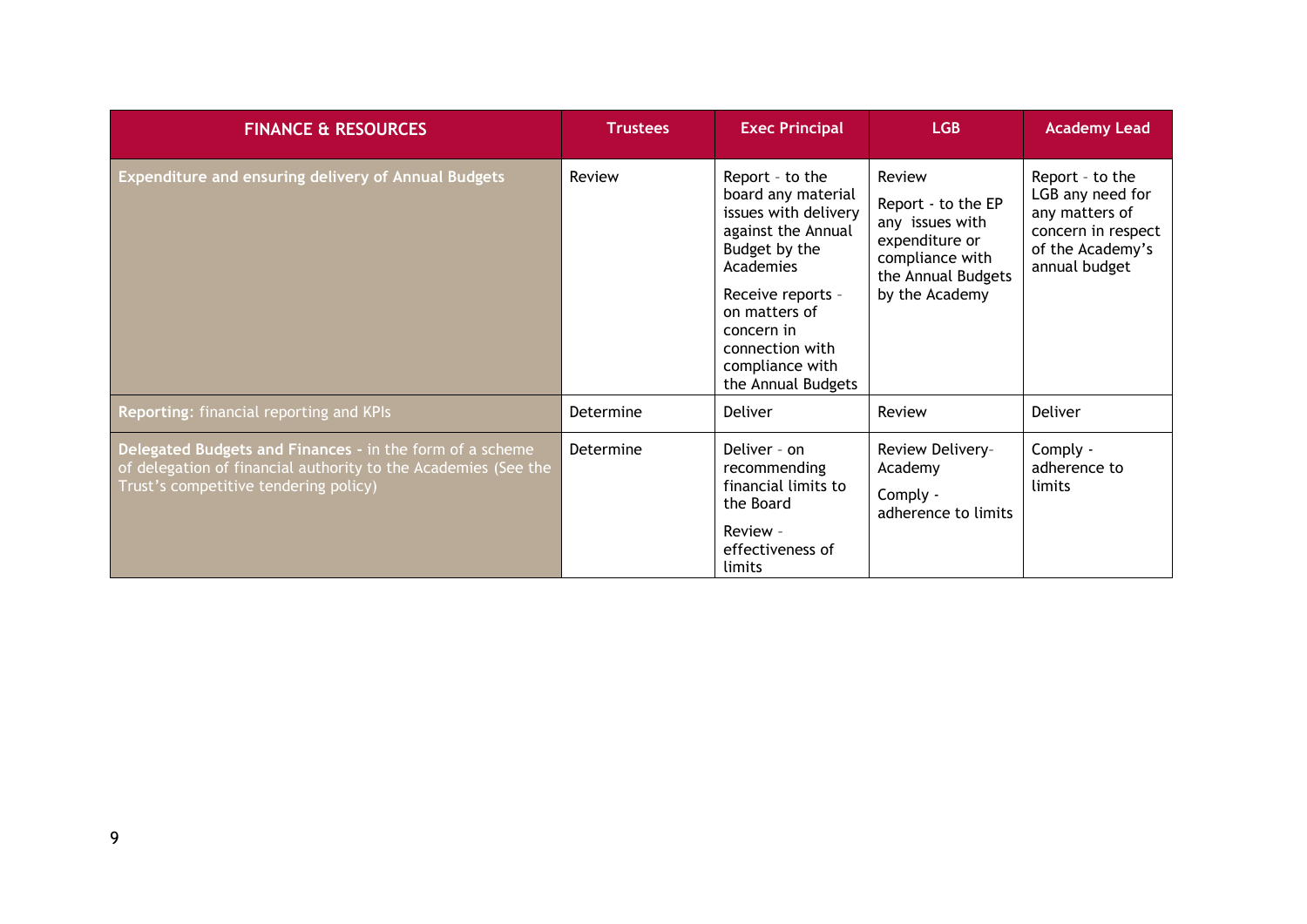| <b>FINANCE &amp; RESOURCES</b>                                                                                                                                                                                                         | <b>Trustees</b>                  | <b>Exec Principal</b>                                                                               | <b>LGB</b>                                                                                                                                                                           | <b>Academy Lead</b>                                    |
|----------------------------------------------------------------------------------------------------------------------------------------------------------------------------------------------------------------------------------------|----------------------------------|-----------------------------------------------------------------------------------------------------|--------------------------------------------------------------------------------------------------------------------------------------------------------------------------------------|--------------------------------------------------------|
| Financial Policies - establishing of policies and procedures to<br>ensure compliance with the Trust's financial and reporting<br>requirements                                                                                          | Determine                        | Review -<br>compliance with<br>policies<br>Report - any issues<br>or non-compliance<br>to the Board | Review delivery -<br>compliance with<br>policies<br>Report - any issues<br>or non-compliance<br>to the EP                                                                            | Deliver -<br>compliance with<br>finance policies       |
| <b>Approving annual accounts</b>                                                                                                                                                                                                       | Approve                          | Deliver - arrange<br>for auditing and<br>filing of annual<br>report and<br>accounts                 | Comply - by<br>keeping proper<br>records in respect<br>of the Academy<br>and providing such<br>information to<br>assist the Trust in<br>preparation of the<br><b>Annual Accounts</b> |                                                        |
| <b>Corporate Risk Register</b>                                                                                                                                                                                                         | Review delivery                  | Deliver -<br>management of<br>corporate risk<br>register                                            | Review - Academy<br>risk register                                                                                                                                                    | Deliver -<br>management of<br>Academy risk<br>register |
| Investments - agreeing the investment policy in line with the<br>Academies Financial Handbook and any internal polices and<br>controls                                                                                                 | Determine and<br>review delivery | Deliver                                                                                             |                                                                                                                                                                                      |                                                        |
| Setting trust wide procurement policies (for suppliers<br>including auditors, HR and payroll providers and solicitors) in<br>accordance with the Funding Agreement, Academies Financial<br>Handbook and the Trust's procurement policy | Determine                        | Deliver                                                                                             | Comply                                                                                                                                                                               | Comply                                                 |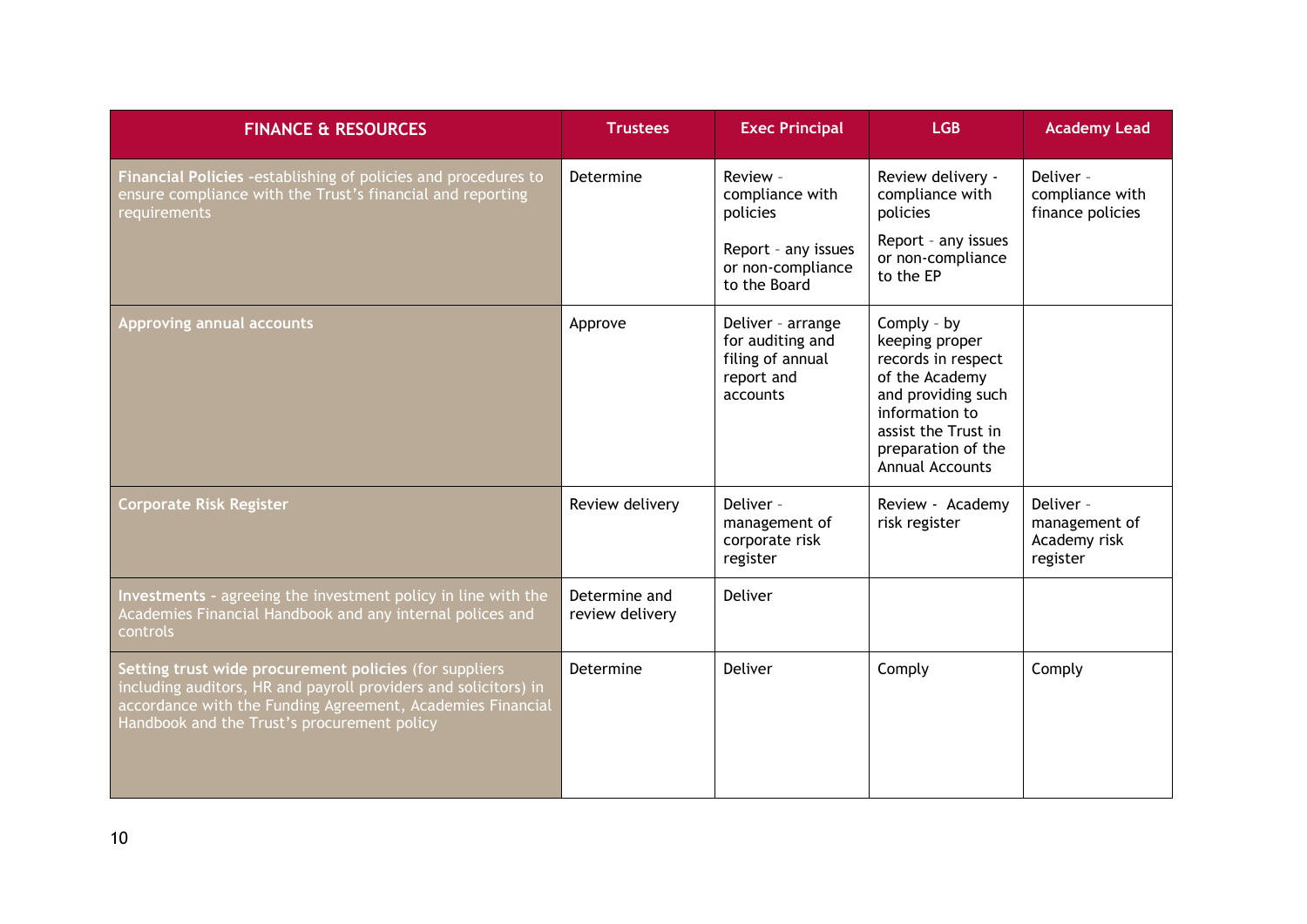| <b>FINANCE &amp; RESOURCES</b>                                                                                                                                  | <b>Trustees</b>                                 | <b>Exec Principal</b>                                                        | <b>LGB</b>                                                                                              | <b>Academy Lead</b>                               |
|-----------------------------------------------------------------------------------------------------------------------------------------------------------------|-------------------------------------------------|------------------------------------------------------------------------------|---------------------------------------------------------------------------------------------------------|---------------------------------------------------|
|                                                                                                                                                                 |                                                 |                                                                              |                                                                                                         |                                                   |
| Setting academy specific procurement policies - in<br>accordance with the Funding Agreement, Academies Financial<br>Handbook and the Trust's procurement policy | Determine                                       | Review                                                                       | Deliver - in<br>accordance with<br>Trust policy                                                         | Recommend                                         |
| Determining and allocating central services provided to the<br><b>Academies by the Trust</b>                                                                    | Determine (in<br>consultation with<br>the LGBs) | Deliver- on<br>recommending the<br>allocation of<br>services to the<br>Board | Consult                                                                                                 | Consult                                           |
| Overseeing the effectiveness of services provided centrally<br>by the Trust                                                                                     | Review                                          | Deliver and report<br>to Board                                               | Report - to the<br>Board                                                                                |                                                   |
| Asset and Premises Maintenance Strategy - determining use<br>of Academies' premises and ensuring premises are adequately<br>maintained                          | Determine - Trust<br>wide policy                | Recommend                                                                    | Determine -<br>academy plan in<br>accordance with<br>Trust policy<br>Review delivery of<br>academy plan | Deliver - in<br>accordance with<br>Academy policy |
| Acquiring and disposing of Trust land                                                                                                                           | Deliver                                         | Recommend                                                                    |                                                                                                         |                                                   |
| <b>Changing use of Assets</b>                                                                                                                                   | Deliver                                         |                                                                              | Recommend to the<br>Board of any<br>changes to fixed<br>assets used by the<br>Academy                   |                                                   |
| Arranging insurance for the Trust                                                                                                                               | Review                                          | <b>Deliver</b>                                                               |                                                                                                         |                                                   |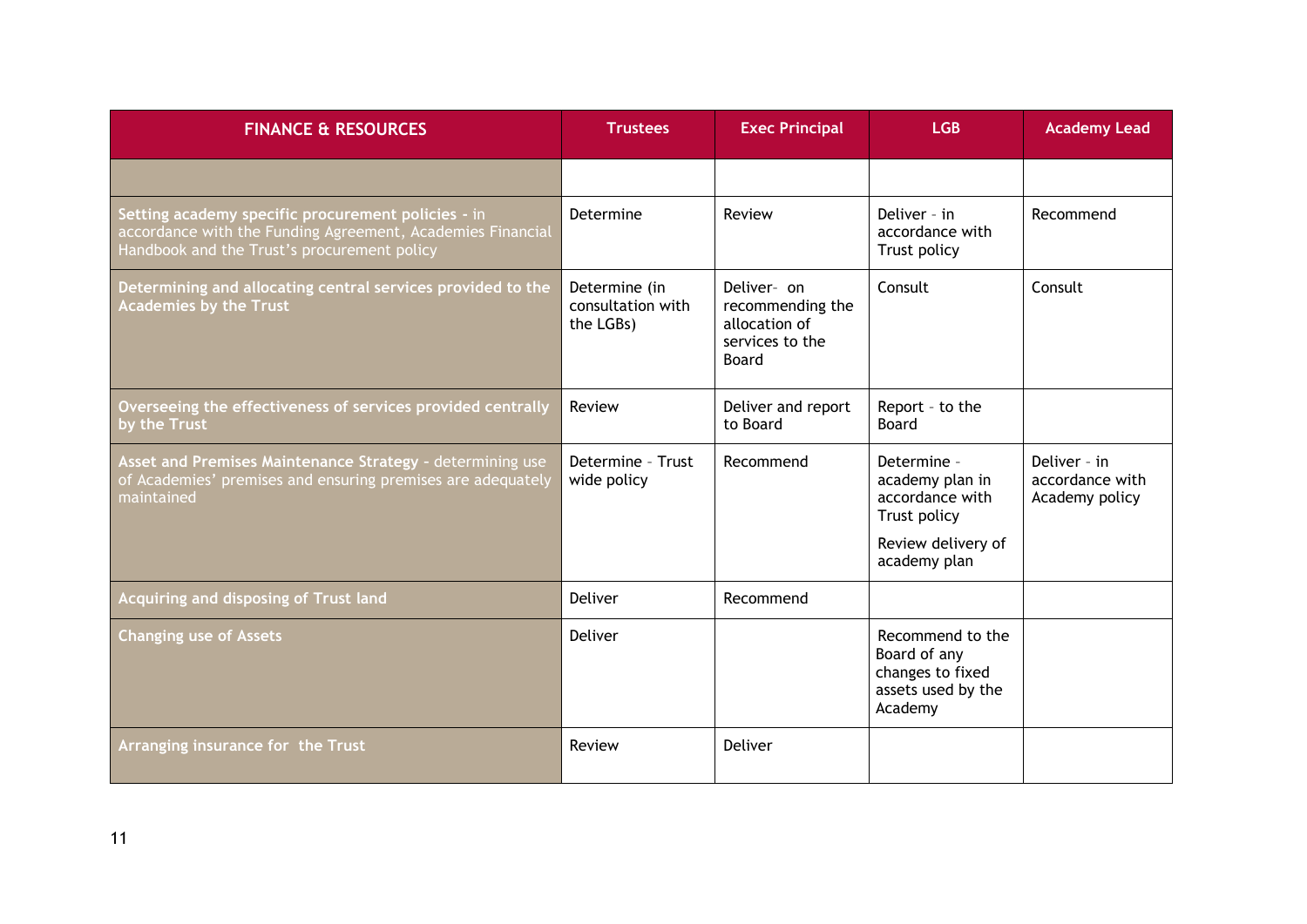| <b>FINANCE &amp; RESOURCES</b>                                                                                                              | <b>Trustees</b> | <b>Exec Principal</b>              | <b>LGB</b> | <b>Academy Lead</b> |
|---------------------------------------------------------------------------------------------------------------------------------------------|-----------------|------------------------------------|------------|---------------------|
|                                                                                                                                             |                 |                                    |            |                     |
| Media and PR - overseeing public relations activities to<br>project the activities of the Trust and the Academies to the<br>wider community | Review          | Deliver - Trust<br>wide activities | Comply     | Comply              |
| <b>Academy Prospectus</b>                                                                                                                   |                 | Review                             | Deliver    | Recommend           |
| <b>Trust Prospectus and website</b>                                                                                                         | Review          | Deliver                            |            |                     |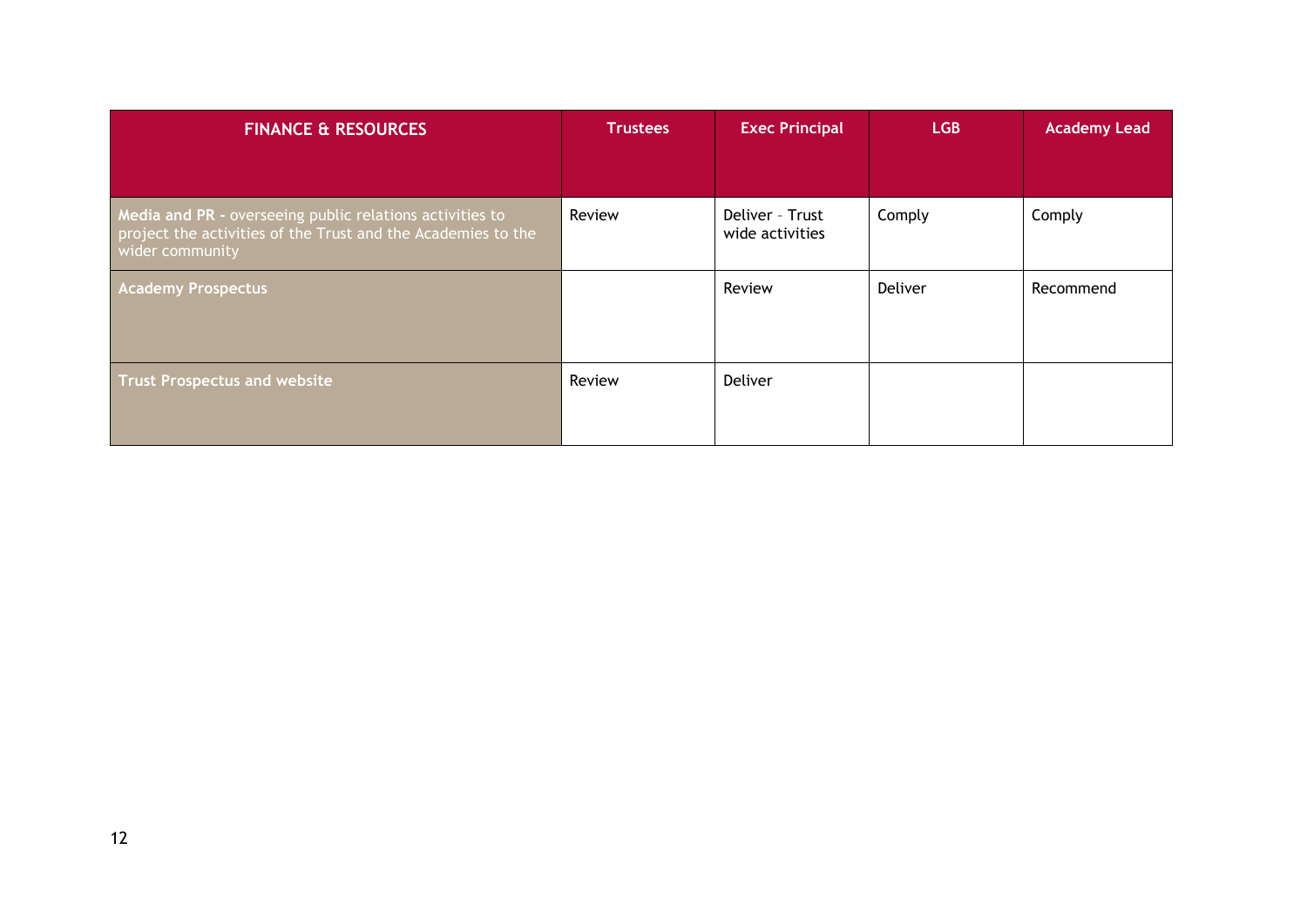| <b>PERSONNEL</b>                                                                                                                                                        | <b>Trustees</b>                                                                                                                                                                                                    | <b>Exec Principal</b>                                                                                                                                                                                                 | <b>LGB</b>                                                                                                                             | <b>Academy Lead</b>                                                                                                            |
|-------------------------------------------------------------------------------------------------------------------------------------------------------------------------|--------------------------------------------------------------------------------------------------------------------------------------------------------------------------------------------------------------------|-----------------------------------------------------------------------------------------------------------------------------------------------------------------------------------------------------------------------|----------------------------------------------------------------------------------------------------------------------------------------|--------------------------------------------------------------------------------------------------------------------------------|
| Appointing the EP                                                                                                                                                       | Appoint                                                                                                                                                                                                            |                                                                                                                                                                                                                       |                                                                                                                                        |                                                                                                                                |
| Appointing the Academy Leads at each Academy                                                                                                                            | Approve - in<br>consultation with<br>the EP/LGBs                                                                                                                                                                   | Recommend - sit<br>on appointment<br>panel along with<br>two<br>representatives of<br>the relevant LGB                                                                                                                | Recommend - [two<br>representatives] to<br>sit on the<br>appointment panel<br>with the EP                                              |                                                                                                                                |
| Appointing of cross-Trust Staff (in line with recruitment<br>policy)                                                                                                    | Review                                                                                                                                                                                                             | Appoint and report<br>to the Board                                                                                                                                                                                    |                                                                                                                                        |                                                                                                                                |
| <b>Appointing Academy Staff</b>                                                                                                                                         |                                                                                                                                                                                                                    |                                                                                                                                                                                                                       | Appoint (in<br>consultation with<br>the Academy Lead)                                                                                  | Recommend                                                                                                                      |
| Establishing Trust wide HR Policies (including recruitment<br>discipline, capability, grievance and absence policies) in<br>accordance with all appropriate regulations | Determine<br>Review                                                                                                                                                                                                | Comply                                                                                                                                                                                                                | Review                                                                                                                                 | Comply                                                                                                                         |
| Setting Appraisal Performance Management Policy together<br>with pay reviews (in line with the Trust's pay policy and all<br>statutory regulations)                     | Review - in respect<br>of EP<br>Receive reports - in<br>respect of<br>appraisal<br>arrangements and<br>outcomes<br>Review - any<br>appeals in respect<br>of the Academy<br><b>Leads and cross</b><br>academy staff | Review - in respect<br>of Academy Leads<br>and cross Trust<br>staff (and any<br>appeals from<br>Academy staff)<br>Review - and<br>Report - (annually)<br>to the Board on<br>appraisal<br>arrangements and<br>outcomes | Assure - in respect<br>of performance<br>management of<br><b>Academy Lead</b><br>Review - any<br>appeals respect of<br>all other staff | Review - in<br>respect of all<br>other staff<br>Report - annually<br>to the EP on<br>appraisal<br>arrangements and<br>outcomes |